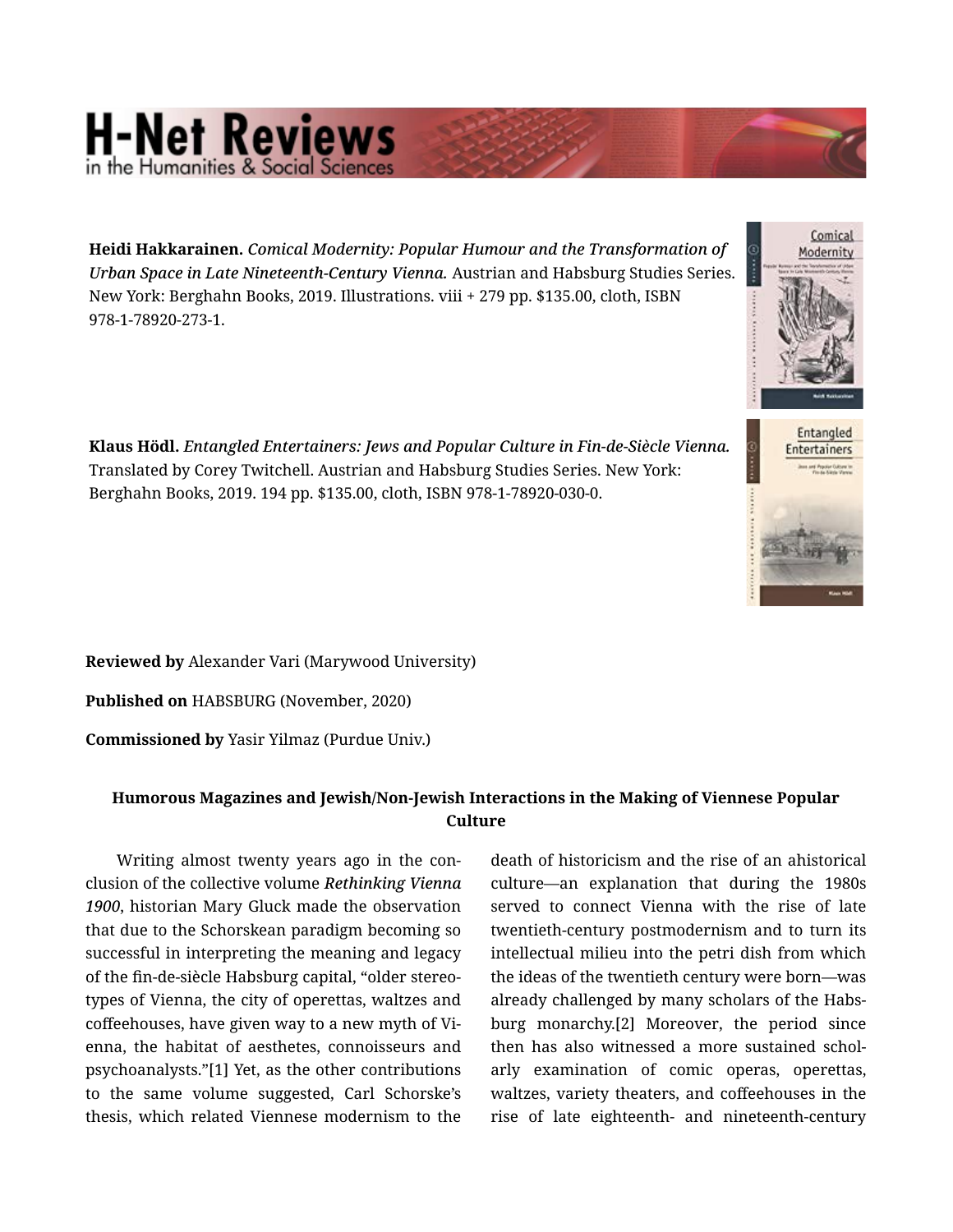*H-Net Reviews*

popular culture in Vienna, a cultural domain that —as Gluck had pointed out—the focus on high cul‐ ture and politics specific to Schorske's academic legacy had obscured for so long.[3]

The two volumes under review here represent important contributions to this new wave of schol‐ arship. They offer insights on the making of Vien‐ nese popular culture through the study of fin-desiècle popular humor and, respectively, the world of Viennese *volkssänger*. Heidi Hakkarainen's study relies on research in humorous magazines like *Der Figaro*, *Der Floh*, and *Kikeriki* between 1857 and 1890 to "explore ... popular humour in the nineteenth-century city both as a mode of lived experience and as a discourse on urban life" (p. 2). The author unfolds this topic thematically by analyzing humorous images of and comment‐ aries on Vienna's rebuilding after the 1857 imperi‐ al decision to take down the old ramparts sur‐ rounding the city's medieval core (which led to the building of the modern Ringstrasse), including comical musings on the new rules and regulations that governed modern urban life. According to Hakkarainen, the urban chaos engendered by street traffic and the intermingling of different classes was another topic that amused the Vien‐ nese. Cartoonists also made humorous parallels between the sense of general disorder caused by the tearing down of old buildings and the pres‐ ence of ubiquitous worksites in the city during the 1860s and 1870s, which reminded them of the political and social upheaval caused in Vienna by the 1848 revolution two decades earlier. Coupled with a rising sense of nostalgia for the refreshing shadow provided prior to 1857 by the trees and gardens covering the area of the Viennese glacis, for which—in the opinion of contemporaries—the drying tree saplings and the barren vistas of the modern city could not make up, the humorous magazines' exploration of the differences between the old and the new city was thus a constant source of popular humor.

Hakkarainen's study is grounded in a solid knowledge of the secondary literature on modern‐ ity and theories of humor. One of her important claims, which adds a new perspective to them, is that in Vienna "the 'modern' was encountered and processed through humour long before it became such a prominent feature in society and social de‐ bate" (p. 3). While humorists poked fun at various aspects of the Viennese urban modernity in the making, humor itself was a product of this early modernity.

Hakkarainen identifies two kinds of humor: "rebellious humour," which drew out "humour's creative and innovative potential," and "disciplin‐ ary humour," which had "suppressive and conser‐ vative tendencies" (p. 18). The first kind of humor was noticeable in the humorous magazines' com‐ ical renderings of Vienna's urban redevelopment plan, in their chastising of the incompetence of city authorities to quickly turn the Ringstrasse into a livable place, and in the ridiculing of the mis‐ placed punctiliousness of the police. At the same time, however, the general attitude of the humorous magazines addressing a middle-class, and in some cases, a lower-middle-class audience, was one of conservative nostalgia for a past that was fast disappearing under the very eyes of the Vien‐ nese. By contrast to the certainties of that simpler past, the present made many experience a sense of confusion and visual deception when confron‐ ted with the sights of their new urban modernity.

According to Hakkarainen, even humor itself was seen by contemporaries as becoming deterior‐ ated in the process, being transformed "from thought-provoking training of the mind into su‐ perficial and lifeless entertainment" (p. 151). Yet while providing entertainment, the numerous juxtapositions in the humorous press of representa‐ tions of Alt- and Neu-Wien, also fed nostalgia for the former as a space of Viennese authenticity, with the Ringstrasse being depicted, by contrast, "as part of New Vienna, representing novelty, [and] not memory" (p. 156). The specific dynamic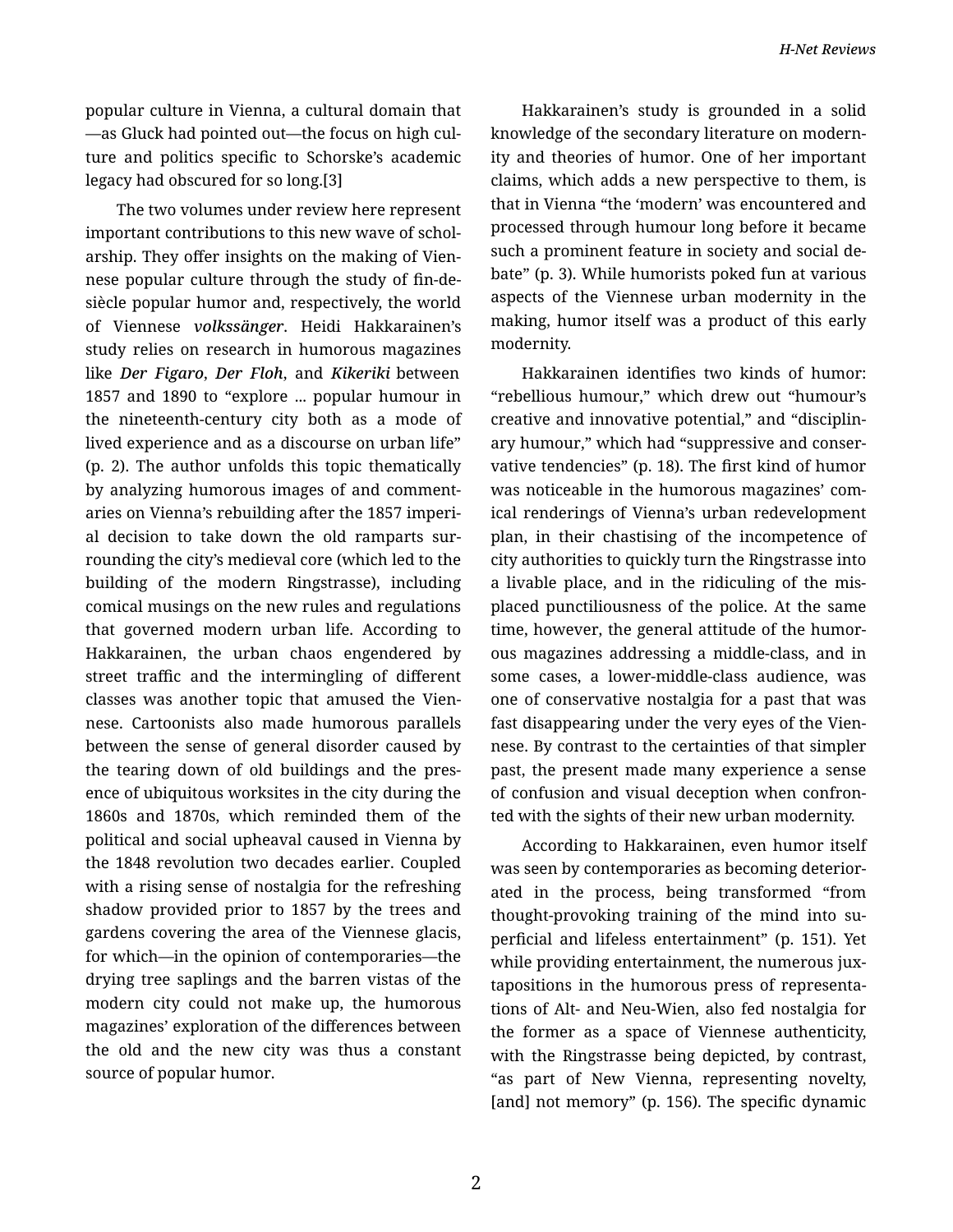between the past and the present was not the only issue in focus in Viennese humor though, since the same humorous publications also offered their readers visions of Vienna from a distant future, embodied in dystopian visions of the city, which enabled them not just to react to how modern urb‐ an planning changed the city between 1857 and 1890 but also to "actively construct ... the experi‐ ence and understanding of [Viennese] modernity" (p. 167).

The most exciting chapter of the book is the last one, in which Hakkarainen explores humor‐ istic takes on gendered images of the city, female and male fashion, cross-dressing, women's in‐ volvement in the making of Viennese humor, and first-time encounters by foreigners, tourists, and non-German ethnic groups from the Austro-Hun‐ garian monarchy, with Vienna as a Weltstadt. While this chapter is quite crowded, since the author also looks at representations of Jewishness and the Viennese underclass with its various char‐ acters and types in the satirical press of the time, the richness of these topics is indicative of the multitude of research paths one can follow in the study of Viennese popular humor. At the same time, even though Hakkarainen's interpretations are based on a well-informed European-wide com‐ parative frame throughout her book, it is espe‐ cially in the case of this chapter that her refer‐ ences to developments in London, Paris, and Ber‐ lin would have also benefited from a more sus‐ tained analysis of the connections between Vienna and Budapest. With the latter city taking on at the time the dual role of Vienna's competitor and al‐ ter-ego as a Weltstadt, which also imagined itself in gendered terms as a young female metropolis, and a number of other rising urban centers within the Austro-Hungarian monarchy, such as Prague, Trieste, Fiume/Rijeka, Zagreb, and Cracow, on the one hand, and cities located in the broader eastern European space like St. Petersburg, Warsaw, Kiev, Odessa, and Bucharest, on the other, bringing peripheral modernities in intense dialogue with the European urban core, such comparisons would have added other revealing findings to the book.[4]

Although Hakkarainen provides only a brief discussion of the connections between urbanity, Jewishness, and modernity in the constitution of fin-de-siècle Viennese popular culture, this brevity is compensated by Klaus Hödl's focus on that very connection in his *Entangled Entertainers*, the re‐ cent English translation of a book that was pub‐ lished originally in German as *Zwischen Wiener‐ lied und Der Kleine Kohn: Juden in der Wiener populären Kultur um 1900* (2017). Hödl's straight‐ forward thesis is that long-term academic focus on Jews' cultural assimilation in middle- and uppermiddle-class Viennese society and their participa‐ tion in the making of fin-de-siècle high culture has obscured the fact that "Jews played a substantial role in the shaping of Viennese popular culture" (p. 7). As Hödl points out, unlike their more prom‐ inent and much better-studied counterparts in the sphere of high culture, Jews involved on the volkssänger scene or those who wrote or per‐ formed in the vaudeville (variety acts) of the time did not pursue a path of acculturation in a preex‐ isting popular culture but actively shaped it as part of their interactions with Jews and non-Jews involved in the field of Viennese popular enter‐ tainment. At the same time, these Jewish artists have been less visible than other Jews in Viennese society because neither mainstream nor Jewish newspapers reported on popular culture, while, due to the artistic names that they took, Jewish variety theater authors and performers became harder to identify as such, and thus became less visible for scholars. However, cheap newspapers like the *Illustrirtes Wiener Extrablatt* and *Das Variété* (which in addition to the texts of a large corpus of variety theater plays are one of the main sources for Hödl's research) closely followed the Viennese variety theater scene and therefore hold a wealth of information that enable one to recon‐ struct the main developments in that world around 1900.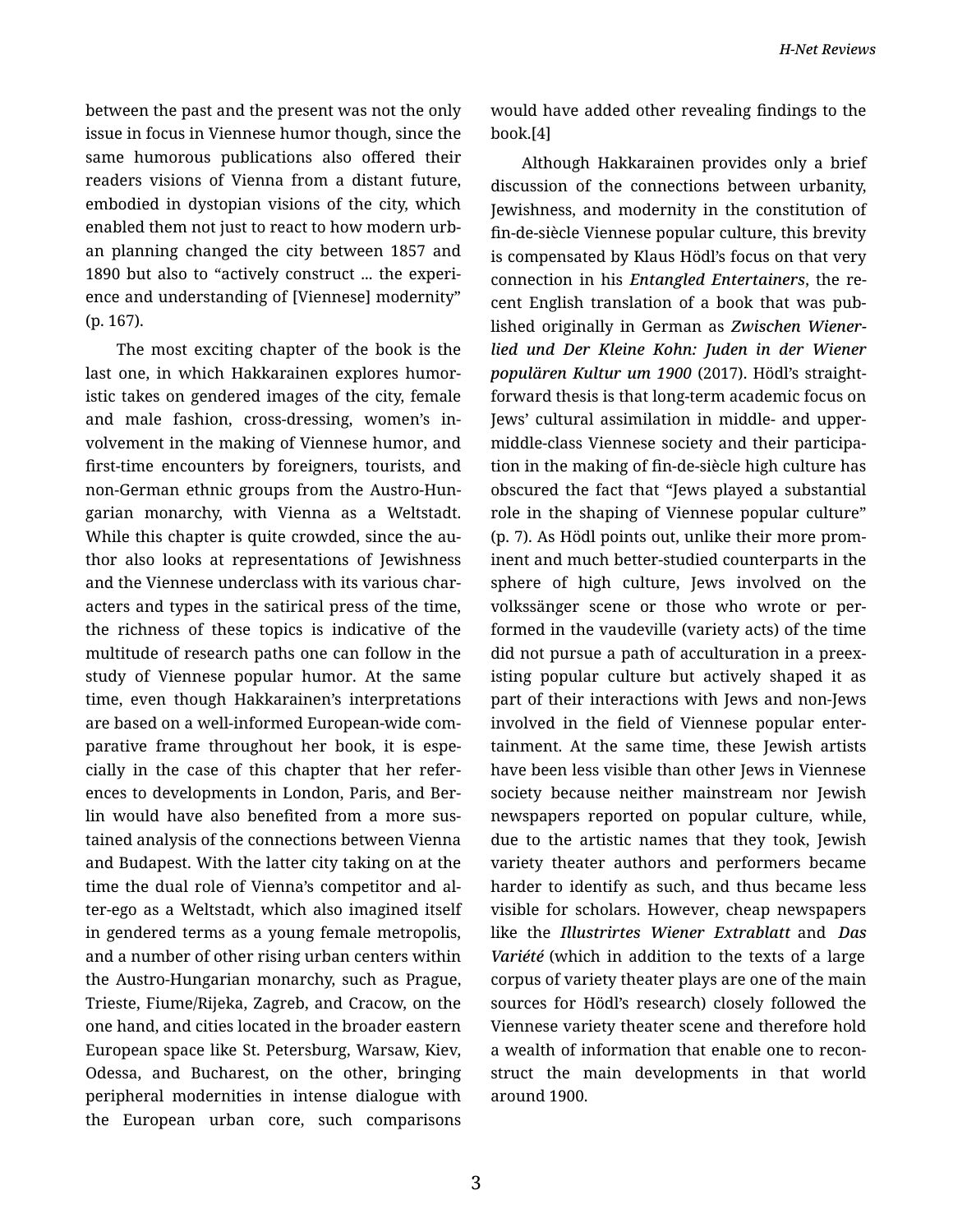Entertainment venues located in Leopoldstadt along the Taborstrasse and Praterstrasse like the Etablissement Nestroy-Säle, the Edelhofer Leo‐ poldtstadt Folk Orpheum, and the hotel Zum Schwarzen Adler, together with the Zum Marokkaner variety theater located in the Vien‐ nese Prater, served as venues for Jewish volkssängers and entertainment troupes like the Folies Comiques, the Lemberg Singspiel Society, the S. Fischer Society, the Hirsh and Kassina En‐ sembles, the Appolo and Danzer's Orpheum, and, the most well-known among all, the Budapest Orpheum Society. The most important thing about these ensembles, as Hödl emphasizes, was that they were made up of both Jewish and non-Jewish artists, an intermixing that also extended to their audiences in the aforementioned venues. Instead of staying separate and aloof from each other, as was the case among the Christian and Jewish members of Viennese middle- and upper-middleclass society, lower-middle and working-class mi‐ lieus provided room for continuous everyday in‐ teraction between Jews and non-Jews, an interac‐ tion that was also prominent in the plays that their audiences watched in these locales.

At the same time, the plays by Jewish authors that were performed "portray[ed] Jewishness without reference to religion." As Hödl explains in a crucial passage of his text, in these plays "Jew‐ ishness is anything but clearly outlined: instead, it is fluid, multifaceted, and opaque." In the plays, "Jewishness is expressed in a form of performat‐ ive difference: Jews distinguish themselves from non-Jews through activities to their effects, [which] means that Jewish difference, as construc‐ ted in these works, is time- and context-depend‐ ent." Moreover, "this concept of Jewish self-under‐ standing is inclusive, in that even non-Jews can adopt their characteristics" (p. 69). To add further evidence to the validity of this point, the author uses the concept of the performative character of Jewishness to explain Albert Hirsch's, a notable author of popular variety theater plays, involve‐ ment in the so-called *Volkssänger* Wars that shook the Viennese volkssänger scene in the early twen‐ tieth century. These "wars" that were triggered by different responses among Viennese artists to the question whether to allow a Budapest-based volkssänger troupe to permanently move to the city showed that there were no clear dividing lines between Jews and non-Jews in the world of Vien‐ nese variety theater and that Hirsch and other Jewish artists like him were neither prisoners of an essentialized view of their Jewishness nor mo‐ tivated by a desire to acculturate to non-Jewish cultural norms and values. Instead, Jewish artists expressed their Jewishness performatively through Yiddish jargon or Jewish jokes, as mem‐ bers of a professional community of Viennese artists that included both Jews and non-Jews.

In Hödl's interpretation, however, performat‐ ive Jewishness did not exclude Jewish difference. Jews could still be different from their non-Jewish peers depending on the context. In the last two chapters of his book, Hödl examines two such con‐ texts: that of the relationship between the city's past and the present and of the dialectic play between similarity and difference. Just like the widespread nostalgia for the lost charms of Old Vi‐ enna that was so prominent in the humorous magazines analyzed by Hakkarainen in her book, the trope of Alt-Wien resurfaced at the turn of the century in the world of the Viennese popular en‐ tertainment as well. However, while in the non-Jewish humorous magazines examined by Hakkarainen references to the city's past often served as vehicles to cast a shadow on and poke fun at the ills of modernity, for Jews, as Hödl ob‐ serves, "the embellishment of the city's recent his‐ tory did not merely serve as a critique of the present. Rather, Old Vienna was a foil that allowed them to inscribe themselves into the history of the city. A Jewish presence in the past was meant to serve as a counterpoint to the widespread view that Jews were foreign immigrants, who did not truly belong to society" (p. 123). For instance, Jew‐ ish architect Oskar Marmorek, the builder in a composite and imaginative form of the plaster re‐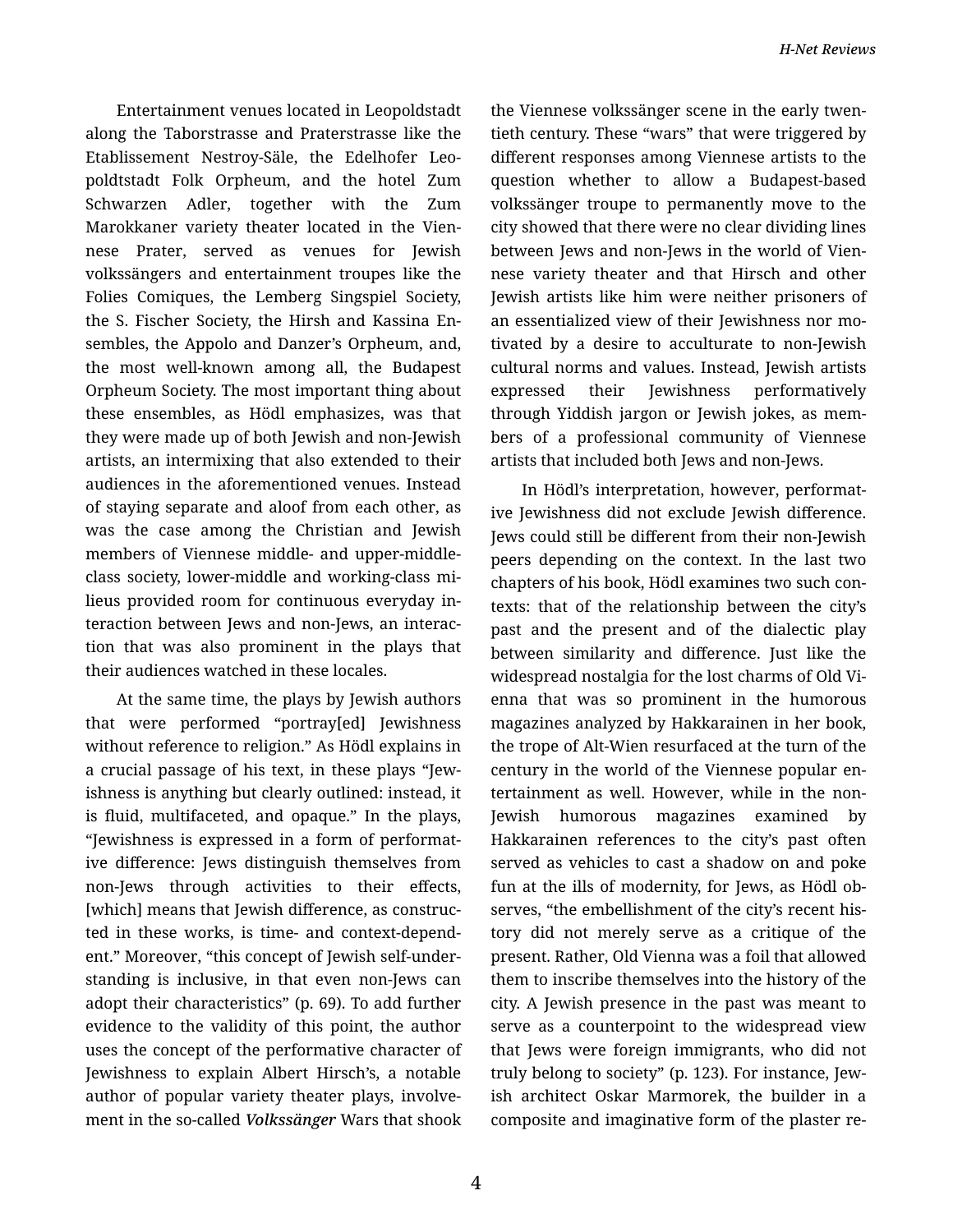creation of Old Vienna in the Viennese Prater in the 1890s, "included the medieval *Judengasse* among the few side streets that led to his recon‐ struction of the Hoher Markt." Another way for Jews to inscribe their presence in the city's past was by "showing Jews [engaged] in peaceful inter‐ actions with non-Jews," especially on the outskirts of Vienna, an essential space in the contemporary nostalgia for Alt-Wien (p. 124). The latter was a plot component that many Jewish volkssänger au‐ thors, like Hirsch and others, commonly included in their variety theater plays.

By the turn of the century, however, rising anti-Semitism in Vienna's suburbs prompted Jew‐ ish authors active in popular journalism, such as Felix Salten and Stefan Zweig, to switch to the present and imagine, by contrast, Vienna's enter‐ tainment district, the Prater—a space from which anti-Semitism and nationalism were noticeably absent—as Vienna's "eternal periphery" (p. 132). Jewish vaudeville authors, too, turned their atten‐ tion to the present as a newly relevant temporal location for their plots. They especially used two temporalities, those of the fleeting and the per‐ manent present to imbue them with new mean‐ ings. For instance, in an attempt to address the contradictions of "a transitory present ... experi‐ enced as fleeting," which raised the specter of worsening relations between Jews and non-Jews, *Little Kohn*, a play by Caprice, performed by the Viennese Budapest Orpheum Society, used racist clichés embedded in the figure of the eponymous character, who—as the play unfolds—turns to be the opposite of what those clichés suggested, en‐ abling its author to counter anti-Semitic stereo‐ types about Jews (p. 136). By contrast, in a variety play by Josef Armin titled *The Journey to Gross‐ wardein*, it is a permanent present—depicted through the inability of several, both Jewish and non-Jewish, characters to depart the Viennese train station for their intended destination—that is featured. As Hödl argues, these plays prove "that Jews in Vienna around 1900 regimented time and space differently than Jews in other epochs

and in different social contexts." Moreover, "in Vi‐ enna, this understanding appeared distinct, in a manner that replaced religion and other prevalent signifiers of Jewish difference, but without run‐ ning the risk of being essentialized" (p. 142).

In the world of popular culture, Jewish differ‐ ence became thus inclusive. In addition to inclus‐ ivity, and based on all the other variety plays that he examines in the book, Hödl identifies "indi‐ viduality, interactionality [and] performance" as the other main markers of Jewish difference (p. 156). He concludes that Jewishness "as a form of difference based on inclusive qualities, which can also shape the identities of non-Jews" rather than being paradoxical, points to the fact that there was a similarity between Jews and non-Jews, a similar‐ ity that "does not resolve differences between them" but "indicates a gradual, rather than a fun‐ damental difference" between the two groups (pp. 157, 158).

Overall, by focusing on interactions between Jews and non-Jews in the volkssänger milieu, *En‐ tangled Entertainers* proves Gluck's claim—made earlier in her *The Invisible Jewish Budapest: Met‐ ropolitan Culture at the Fin-de-Siècle* (2016)—that "the true context for modern Jewish identity lay not in the interior spaces of bourgeois domesticity nor in the official public realm of political life but in institutions of urban culture such as the coffee house, the boulevard, and the music hall, where a new world of personal significance and make-be‐ lieve could be constructed," a claim that Hödl bril‐ liantly explores and further nuances from the per‐ spective of the Viennese context.[5]

Ultimately, both Hakkarainen's and Hödl's work reveal something new and important about fin-de-siècle Viennese popular culture, which ap‐ pears in their analyses as a space of unexpected entanglements and complexity that belies the rel‐ evance of commercial and unreflective properties that were attached to it for so long. Works such as these make historical research in the field of European popular culture engaging and in‐

5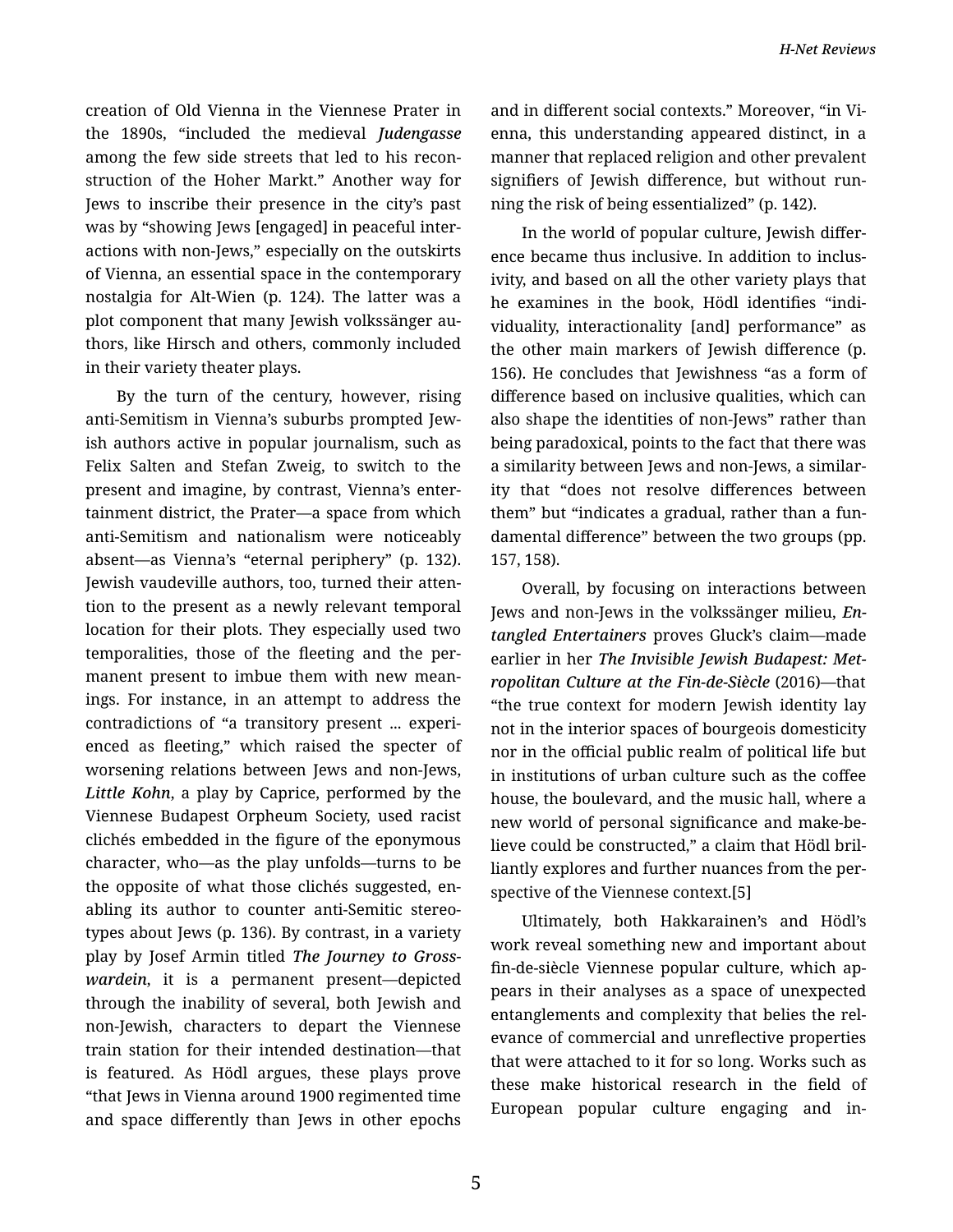triguing, bringing Vienna to the attention of a lar‐ ger community of scholars once again.

Notes

[1]. Mary Gluck, "Afterthoughts about Fin-de-Siècle Vienna," in *Rethinking Vienna 1900*, ed. Steven Beller (New York: Berghahn Books, 2001), 265.

[2]. For a full exposition of Schorske's thesis, see Carl E. Schorske, *Fin-de-Siècle Vienna: Politics and Culture* (New York: Knopf, 1979).

[3]. See Ralph Köhnen, *Die Zauberflöte und das "Populäre": Eine kleine Mediologie der Unter‐ haltungskunst* (Frankfurt-am-Main: Peter Lang, 2016); Ian Woodfield, *Cabals and Satires: Mozart's Comic Operas in Vienna* (Oxford: Oxford Univer‐ sity Press, 2019); Camille Crittenden, *Johann Strauss and Vienna: Operetta and the Politics of Popular Culture* (Cambridge: Cambridge Univer‐ sity Press, 2000); Derek B. Scott, *Sounds of the Met‐ ropolis: The 19th-Century Popular Music Revolu‐ tion in London, New York, Paris, and Vienna* (Ox‐ ford: Oxford University Press, 2008); Marion Lin‐ hardt, *Residenzstadt und Metropole: Zu Einer Kul‐ turelle Topographie des Wiener Unterhaltung‐ stheaters, 1858-1918* (Tübingen: Max Niemeyer, 2006); and Charlotte Ashby, Tag Gronberg, and Si‐ mon Shaw-Miller, eds., *The Viennese Café and Finde-Siècle Culture* (New York: Berghahn Books, 2013).

[4]. On Budapest, see especially the chapters by Péter Hanák, "Urbanization and Civilization: Vienna and Budapest in the Nineteenth Century," in *The Garden and the Workshop: Essays on the Cultural History of Vienna and Budapest* (Prin‐ ceton, NJ: Princeton University Press, 1998), 3-43 ; and Gábor Gyáni, "A United City on the Danube," in *Identity and the Urban Experience: Fin-de-Siècle Budapest*" (Boulder, CO: East European Mono‐ graphs, 2004), 3-22. The secondary literature on the other cities is quite extensive.

[5]. Mary Gluck, *The Invisible Jewish Bud‐ apest: Metropolitan Culture at the Fin-de-Siècle* (Madison: University of Wisconsin Press, 2016), 171.